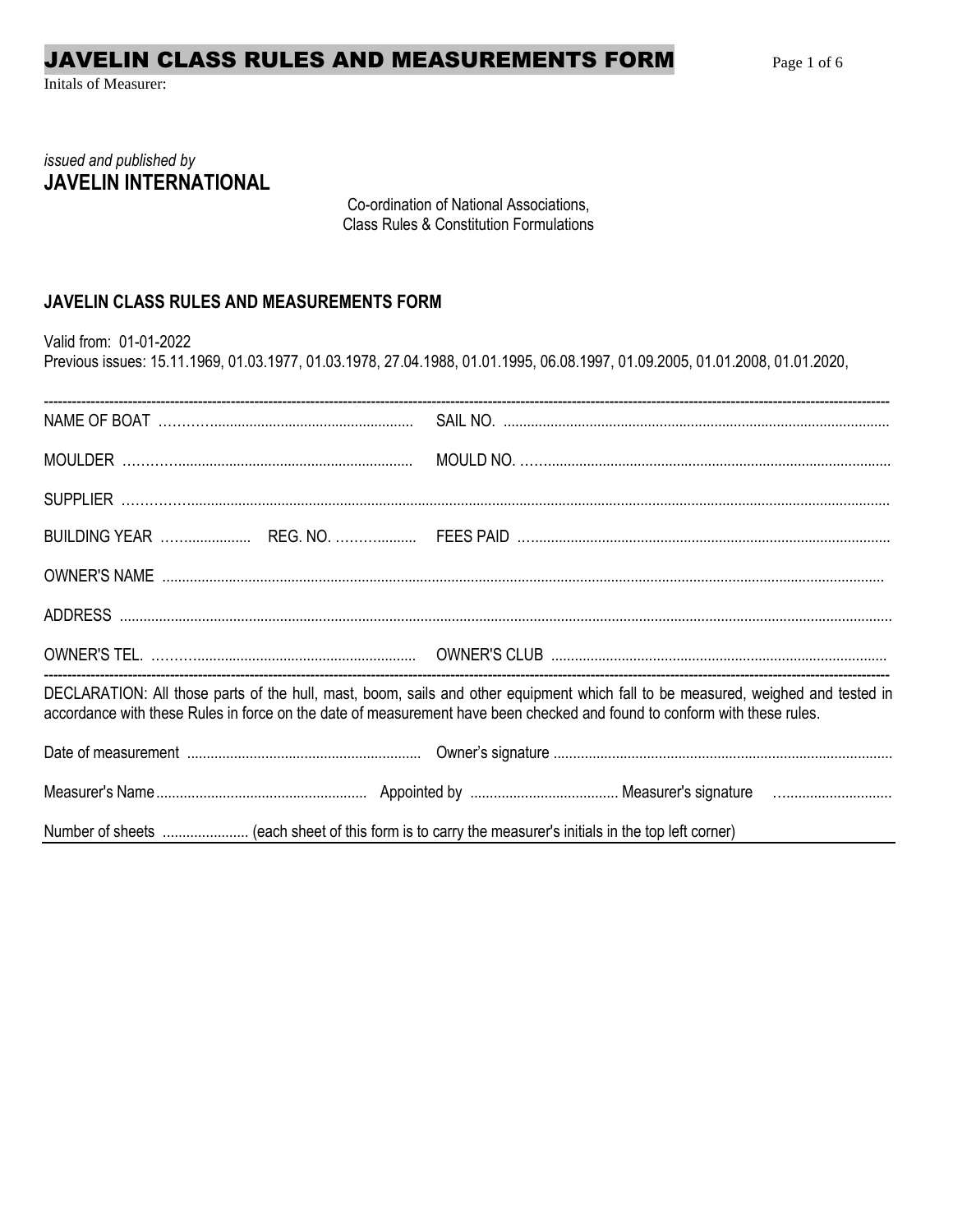## **JAVELIN CLASS RULES AND MEASUREMENTS FORM Page 2 of 6**

Initals of Measurer:

#### **RULE 1 OBJECT**

The object of these rules is to establish the Javelin class as a strict one-design in all respects affecting the hull shape, yet to allow sufficient latitude in other matters in order to promote interest in the fitting-out, maintaining and racing of the boats themselves.

#### **RULE 2 DESIGN**

The Javelin was designed by Peter Milne in 1968. All matters concerning the management and conservation of the design are now the responsibility of Javelin International. Javelin boats shall be made in accordance with the Design of Peter Milne and strictly in compliance with the class rules. Any alteration made to the shape or Construction of parts of the boat need prior written permission of Javelin International. (JI)

#### **RULE 3 MEASUREMENT ELIGIBILITY**

A Javelin shall only be eligible for measurement provided :

- 3.1 The moulder held (at the time) written permission from the designer, and Paul Wright, or since July 2021Javelin International to mould Javelin hulls and was thereby recognized by Javelin International as an official moulder.
- 3.2 A building fee has first been paid to Javelin International. (This fee will normally be paid by the official moulder).
- 3.3 A licence plate with stamped sail number, mould number and builders number is fixed to the boat. This plate will be issued when the building fee has been paid.

### **RULE 4 MEASUREMENT UNIT AND LEGAL LANGUAGE**

Javelins shall be measured in the metric system (International System of Units). If these rules or any modification of them is translated into other languages, the English text shall prevail in the event of differences of interpretation.

4.1 For the purpose of these rules, with the exception of Rule 2, the hull shall be defined as: the hull, decking, buoyancy tanks, central spine, spine capping and thwarts.

#### **RULE 5 MEASUREMENT CERTIFICATE**

- 5.1 Before a Javelin is eligible to race it shall have been granted a Measurement Certificate by the National Authority (NA) of the country of the owner and in the owner's name, except where a NA does not wish to administer the class, when its functions as stated in these rules shall be carried out by the National Class Organisation or by Javelin International.
- 5.2 Measurements shall be taken in accordance with the Class Rules and recorded on a Measurement Form recognized by Javelin International. All measurements on the Measurements Forms shall be recorded except where stated on the Measurement Form. The onus is on the Javelin Association member to ensure that his or her boat conforms to the rules with regard to measurement in all its aspects.
- 5.3 Alterations or repairs of the hull or equipment made after the Measurement Certificate has been issued shall be in accordance with the current Class Rules.
- 5.4 If a boat has been substantially altered, repaired or parts have been replaced its Measurement Certificate shall cease to be valid until the relevant parts of the boat have been re-measured in accordance with Rule 5.
- 5.5 All boats, spars, sails and equipment shall be liable to re-measurement at the discretion of a NA, Class Organization or Race Committee, but only by a measurer approved by that authority.
- 5.6 Change of ownership invalidates the Measurement Certificate but shall not necessitate re-measurement. The new owner shall return the original certificate to the National Class Secretary (NCS) with the change of ownership details completed and the new owner's declaration signed. The NCS shall send the re-validated Measurement Certificate to the owner.

#### **RULE 6 CREW & EQUIPMENT**

- 6.1 The crew whilst racing shall consist of two persons including the helmsman.<br>6.2 In all class races, adequate personal buoyancy must be on board and worre
- In all class races, adequate personal buoyancy must be on board and worn unless the race authority shall give specific exemption.
- 6.3 The use of weight jackets is not permitted.
- 6.4 Hydraulic, pneumatic and electrical devices including instruments are prohibited, but electronic timing devices and magnetic or electromagnetic compasses are permitted. Such devices shall be entirely self-contained with an internal battery/power source and have no external connections. No such compass or timer shall be used which makes use of any form of wireless/radio navigation device. Devices which indicate remotely or transmit/receive data about wind speed, direction boat speed or location shall be prohibited.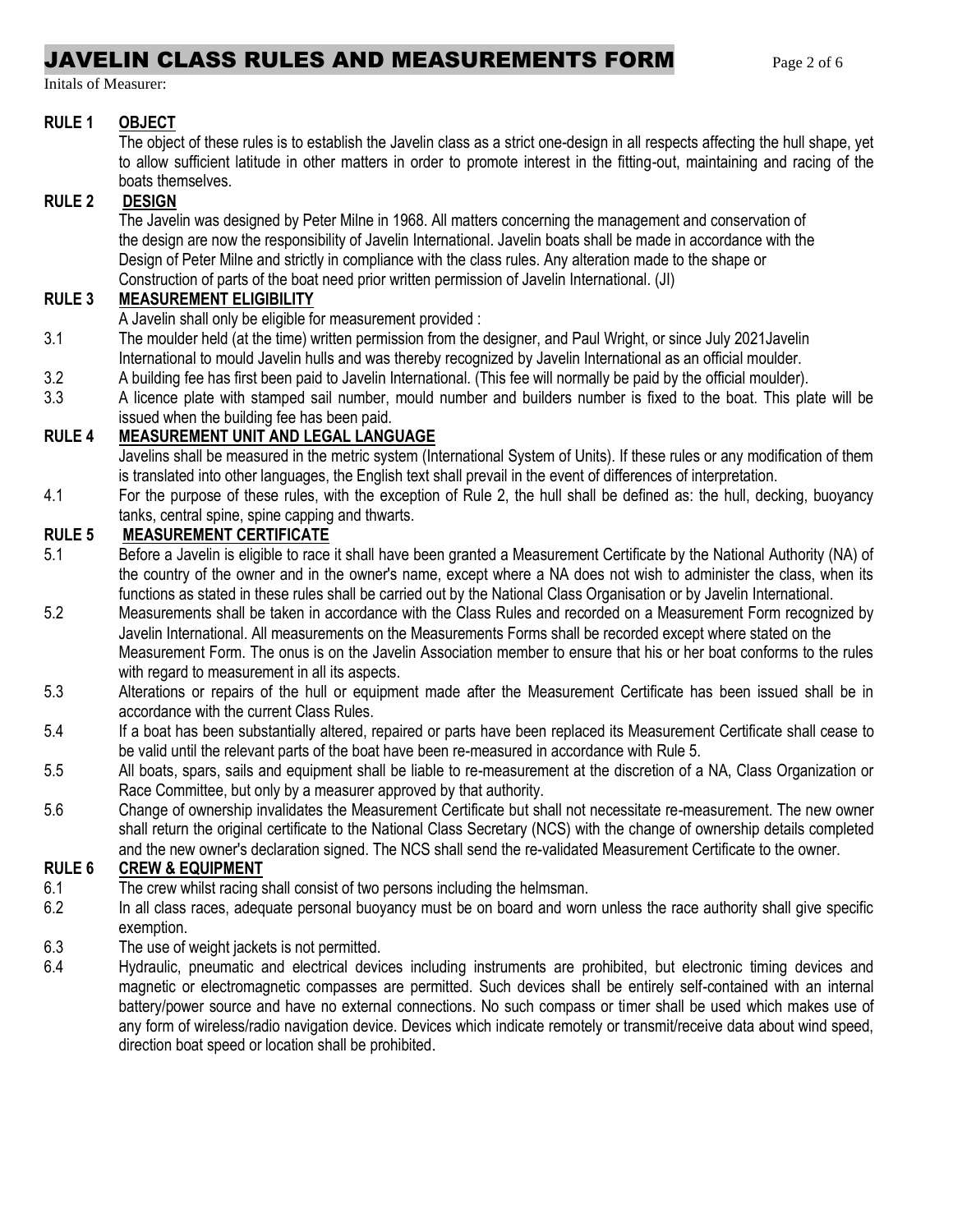# JAVELIN CLASS RULES AND MEASUREMENTS FORM Page 3 of 6

Initals of Measurer:

### **RULE 7 HULL**

| 7.1           | Hull Shape Javelin hulls shall only be moulded in Javelin moulds owned or supplied by the Javelin<br>International, which shall not be modified in any way which alters the shape of the resultant moulding,<br>except with the written permission of Javelin International. This being so each hull shall be deemed to<br>comply with the current Class Rules and need not be measured. The first hull from each new mould shall<br>be measured in the presence of an RYA or other National Authority Measurer.                                                                                                                                              | Yes/No               |
|---------------|---------------------------------------------------------------------------------------------------------------------------------------------------------------------------------------------------------------------------------------------------------------------------------------------------------------------------------------------------------------------------------------------------------------------------------------------------------------------------------------------------------------------------------------------------------------------------------------------------------------------------------------------------------------|----------------------|
| 7.2           | Construction Materials The hull and deck shall be of glass fibre reinforced polyester plus sandwich<br>material. Any suggested additional materials shall be approved by Javelin International. Additional<br>stiffening can be brought into the boat during fitting out and is not required to comply with this rule, but must<br>comply with rule 8.4.                                                                                                                                                                                                                                                                                                      | Hull GRP<br>Deck GRP |
| 7.3           | Spinnaker Stowage One opening for the spinnaker stowage shall be permitted in the foredeck. No internal<br>measurement of such opening shall exceed 450 mm.                                                                                                                                                                                                                                                                                                                                                                                                                                                                                                   | .<br>mm              |
| 7.4           | Headsail Tack The gear securing the headsail tack to the hull shall be such that a line produced from the<br>luff of the headsail cuts the surface of the foredeck on the centreline thereof within 40 mm of a point<br>established by measuring 440 mm aft from a point where the line of the stem meets the line of the deck at<br>the centreline.                                                                                                                                                                                                                                                                                                          | mm                   |
| 7.5           | Registered Number The plate described in Rule 3.3 shall be permanently fixed to the portside of the aft<br>face of the foredeck moulding on the upper surface.                                                                                                                                                                                                                                                                                                                                                                                                                                                                                                | Yes/No               |
| 7.6           | Flotation Test The three separate built-in buoyancy chambers shall be submitted to the immersion test.<br>The boat with mast stepped, but with booms, sails and all loose equipment removed, shall be floated on its<br>beam ends for not less than five minutes to port and five minutes to starboard with its sheer line<br>approximately parallel to the waterline while supporting two persons not immersed above the knee and<br>weighing not less than of 135 kg in total. The mast may be supported above the lower measurement band.<br>The amount of water in any one tank after this test shall not exceed 5 litres. The owner shall be responsible | Yes/No               |
|               | for ensuring that the boat shall always be able to pass the test prescribed above.                                                                                                                                                                                                                                                                                                                                                                                                                                                                                                                                                                            |                      |
| <b>RULE 8</b> | <b>HULL WEIGHT AND WEIGHING</b>                                                                                                                                                                                                                                                                                                                                                                                                                                                                                                                                                                                                                               |                      |
| 8.1           | All hulls shall be officially weighed in a fully drained condition. New hulls shall be officially weighed before<br>being put in the water for the first time.                                                                                                                                                                                                                                                                                                                                                                                                                                                                                                | Yes/No               |
| 8.2           | The initial weight of a new hull including correctors, if fitted, shall be not less than 118 kg. This weight<br>includes all essential fixed fittings which are normally those screwed, glued or bolted in place but excluding<br>centreboard, rudder, tiller, sails, spars, rigging, compasses, loose cordage, including mainsheet and all<br>other removable and non-essential items. Ancillary gear such as spinnaker poles, paddles, anchors, warps<br>and flares shall be unshipped.                                                                                                                                                                     | Yes/No               |
| 8.3           | If required, corrector weights, totalling no more than 7 kg shall be permanently fastened to the underside of<br>the thwarts.                                                                                                                                                                                                                                                                                                                                                                                                                                                                                                                                 | kg                   |
| 8.4           | If after use, a hull is found to weigh more than 118 kg, it may be officially re-weighed as prescribed in<br>paragraphs 8.1 through 8.2 and, if corrector weights had previously been fitted, weight in excess of 118 kg<br>shall first be removed by reducing or removing such corrector weights. If after removal of such corrector<br>weights the boat still weighs more than 118 kg then the owner may, in his discretion, choose to lighten her<br>by removing such fittings as he prefers but weight shall not be further reduced by removing or lightening<br>any construction materials as defined in Clause 7.1 of these rules.                      | kg                   |
| 8.5<br>8.6    | After re-weighing an owner shall apply for a new Measurement Certificate.<br>For the purpose of a control measurement during an event, the procedure in Rule 8.2 is altered in a way<br>that centreboard and cordage for trimming lines does not have to be removed. The weight then is not less<br>than 126 kg, adding $\sim$ 5kg for centreboard and $\sim$ 3kg for cordage. The condition is "as dry as possible" – the<br>measurer may add 1kg considering moisture.                                                                                                                                                                                      | kg                   |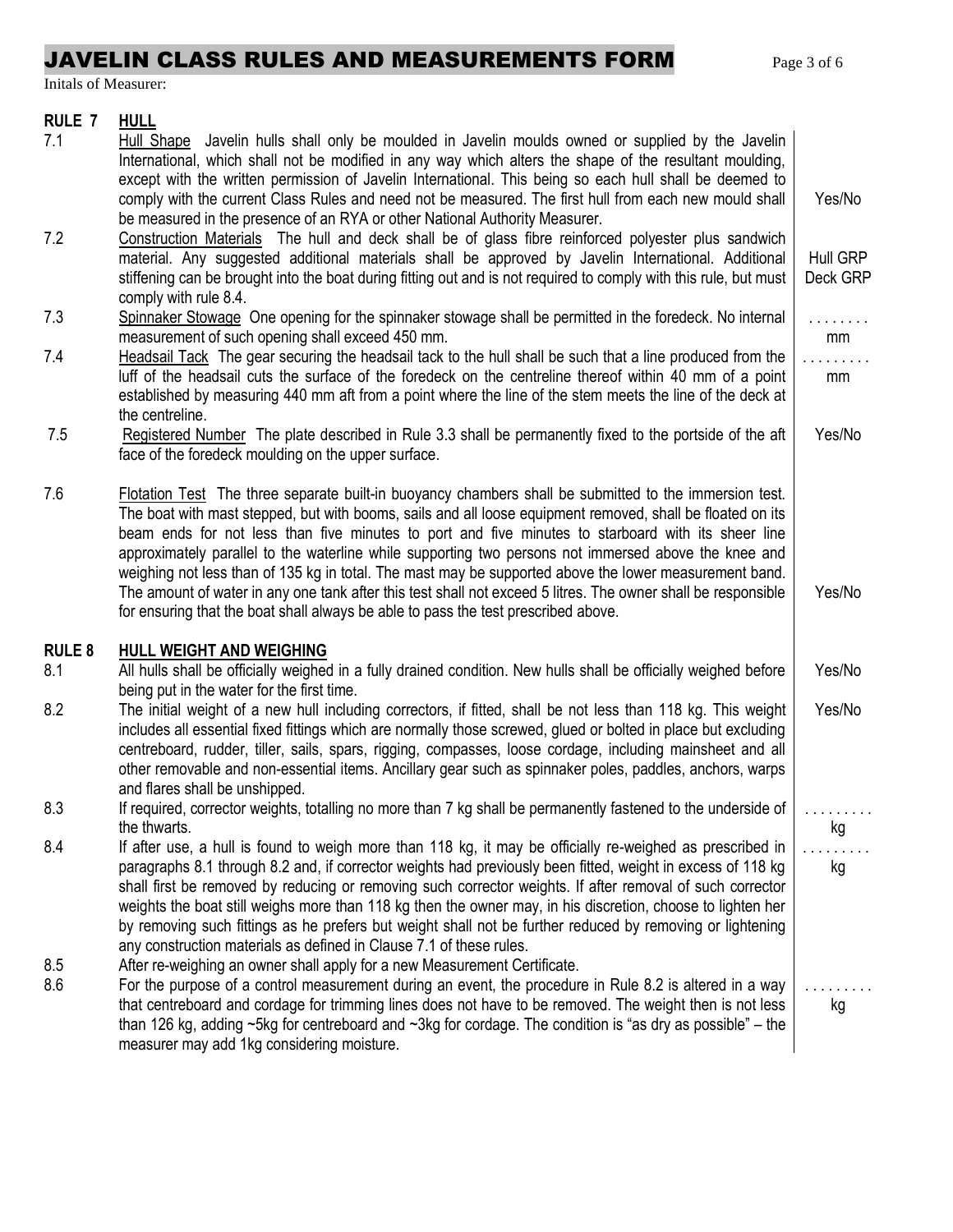# JAVELIN CLASS RULES AND MEASUREMENTS FORM Page 4 of 6

Initals of Measurer:

| <b>RULE 9</b>              | <b>CENTREBOARD</b>                                                                                                                                                                                           |                  |
|----------------------------|--------------------------------------------------------------------------------------------------------------------------------------------------------------------------------------------------------------|------------------|
| 9.1<br>9.2                 | When housed, no part of the centreboard shall extend below the keel line.<br>The complete centreboard shall float in water.                                                                                  | Yes/No<br>Yes/No |
| 9.3                        | The overall thickness of that part of the centreboard below the hull when fully lowered complete with all                                                                                                    | Yes/No           |
|                            | coatings shall not exceed 27 mm                                                                                                                                                                              |                  |
| 9.4                        | Centreboard bolt adjustment during a race is not permitted.                                                                                                                                                  | Yes/No           |
| <b>RULE 10</b>             | <b>SHEETING ARRANGEMENTS</b><br>Mainsail, headsail and spinnaker shall be sheeted to positions inboard of the outboard edge of the gunwale<br>rubber.                                                        | Yes/No           |
| RULE <sub>11</sub>         | <b>MAST</b>                                                                                                                                                                                                  |                  |
| 11.1                       | A rotating or permanently bent mast is not permitted.                                                                                                                                                        | Yes/No           |
| 11.2                       | The mast heel position shall not be readily adjustable during a race.                                                                                                                                        | Yes/No           |
| 11.3                       | The maximum diameter of the mast extrusion shall not exceed 80 mm. The mast shall be constructed from<br>aluminium alloy.                                                                                    | .<br>mm          |
| 11.4                       | The intention of this sub-clause is to ensure that all rigs shall be of uniform height and shall be stepped at                                                                                               |                  |
|                            | the same heights above the outer skin of the hull, below the stepping point. With the mast stepped, the top                                                                                                  |                  |
|                            | edge of the lower band, positioned as prescribed in 13.2, shall not be more than 1060 mm above the top of                                                                                                    | mm               |
|                            | the front buoyancy tank.                                                                                                                                                                                     |                  |
| <b>RULE 12</b>             | <b>BOOMS</b>                                                                                                                                                                                                 |                  |
| 12.1                       | Main boom The maximum diameter of the boom extrusion shall not exceed 100 mm. The main boom shall                                                                                                            |                  |
| 12.2                       | be constructed from aluminium alloy.<br>Spinnaker boom The maximum overall length of the spinnaker boom complete with all fittings shall be                                                                  | mm               |
|                            | 2516 mm.                                                                                                                                                                                                     | mm               |
|                            |                                                                                                                                                                                                              |                  |
| RULE <sub>13</sub><br>13.1 | <b>MAST AND BOOM BANDS</b>                                                                                                                                                                                   |                  |
|                            | Mast The mast shall carry three painted or durable adhesive plastic tape bands, provided that the<br>measurement side of the tape is permanently marked on the mast by means of punch marks or scribe lines  | Yes/No           |
|                            | in the surface of the mast. The colour of the bands shall be of a colour strongly contrasting with the colour                                                                                                |                  |
|                            | of the mast and each shall be approximately 15 mm in width, thus :                                                                                                                                           |                  |
| 13.2                       | The top of the edge of the lower band shall be 1050 mm $\pm$ 2 mm above the heel of the mast, tenon<br>included.                                                                                             | mm               |
|                            | When rigged the projection of a line of the top of the boom shall not cut the mast below the top edge of this                                                                                                | Yes/No           |
|                            | band.                                                                                                                                                                                                        |                  |
| 13.3                       | The bottom edge of the middle band shall be 4260 mm $\pm$ 2 mm above the top edge of the lower band. The                                                                                                     |                  |
| 13.4                       | extended lines of both the genoa luff and forestay shall meet the mast below such bottom edge.<br>Either the top of the spinnaker halyard sheave or the centre of the spinnaker halyard eye, as the case may | mm               |
|                            | be, shall lie at or below a point 100 mm above the bottom edge of the middle band.                                                                                                                           | mm               |
| 13.5                       | The bottom edge of the upper band shall be a maximum of 6170 mm above the top edge of the lower band.                                                                                                        |                  |
|                            |                                                                                                                                                                                                              | mm               |
| 13.6                       | The boom shall carry one painted or tape band (marked as in Rule 13.1) of a colour strongly<br>Boom<br>contrasting with the colour of the boom and the band shall be approximately 15 mm in width. With the  |                  |
|                            | boom fitted to the gooseneck on the mast and with the top of the boom at right angles to the aft side of the                                                                                                 |                  |
|                            | mast in the fore and aft position, the distance from the aft side of the mast to the forward edge of the boom                                                                                                | mm               |
|                            | band shall not exceed 2845 mm.                                                                                                                                                                               |                  |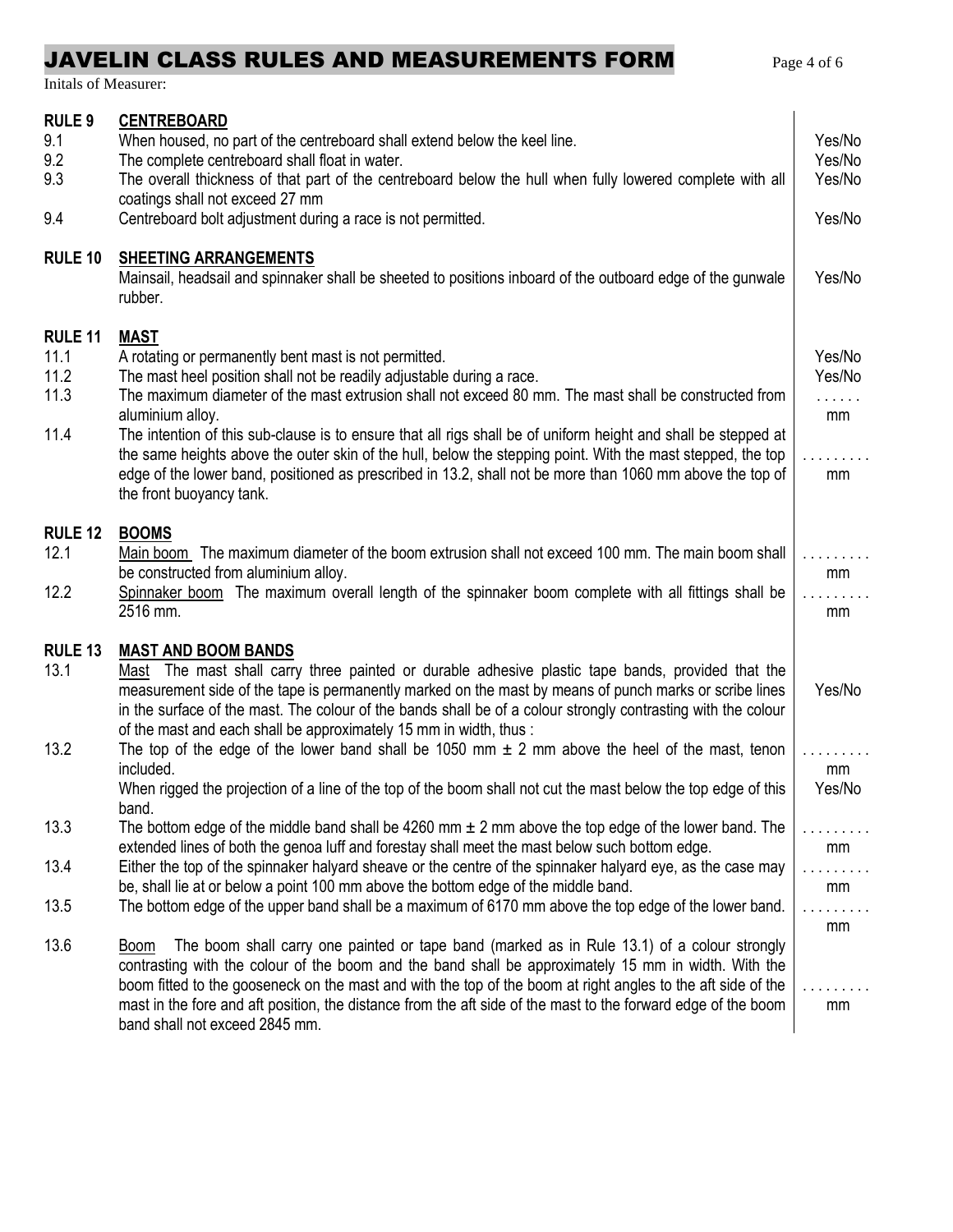### JAVELIN CLASS RULES AND MEASUREMENTS FORM Page 5 of 6

Initals of Measurer:

#### **RULE 14 TRAPEZE**

Apart from toe straps contained within the cockpit area, no apparatus or contrivance, other than a trapeze which may be used to support either helmsman or crew, but not both, shall extend outboard from the hull, spars or rigging or shall be attached to or used by the crew, where the effect of such equipment is to support one or more persons wholly or partially outboard, save that one soft loop may be fitted to the gunwale rubber on each side to accept either foot of the trapeze hand.

Yes/No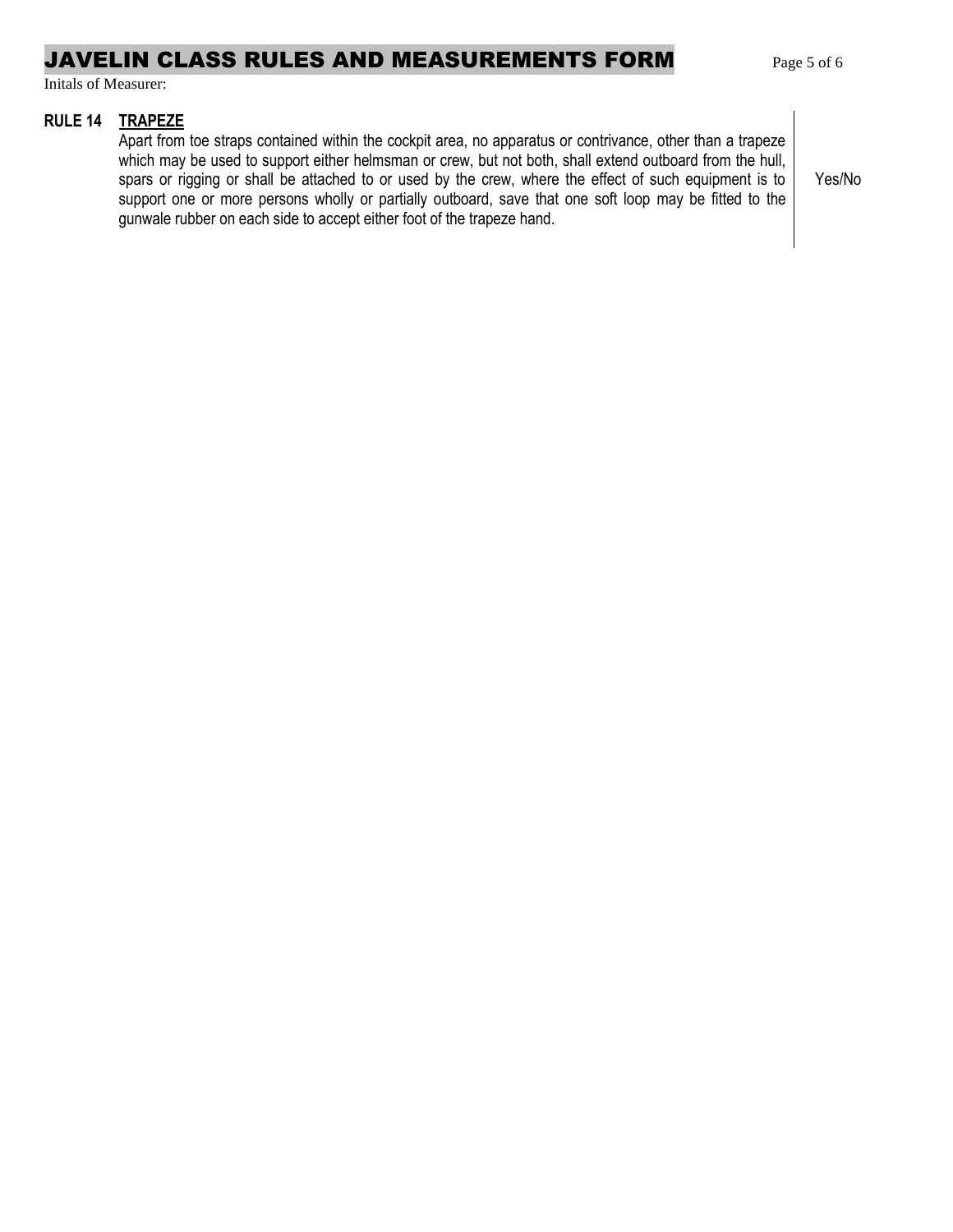# JAVELIN CLASS RULES AND MEASUREMENTS FORM Page 6 of 6

Initals of Measurer:

| <b>RULE 15</b><br>15.1.1 | <b>SAILS</b><br>Sails shall be made and measured in accordance with the current World Sailing "Equipment Rules of<br>Sailing" (ERS), except where varied herein. Where a term defined or a measurement given in the ERS is |                                    |
|--------------------------|----------------------------------------------------------------------------------------------------------------------------------------------------------------------------------------------------------------------------|------------------------------------|
|                          | used in these rules it is printed in bold type.                                                                                                                                                                            |                                    |
| 15.1.2                   | Sails shall comply with the class rules in force at the time of certification.                                                                                                                                             |                                    |
| 15.2                     | When measured a sail shall: be dry, not be attached to spars or rigging, have all battens removed, have<br>pockets of any type flattened out, have just sufficient tension applied to remove wrinkles across the line of   |                                    |
|                          | the measurement being taken.                                                                                                                                                                                               |                                    |
| 15.3                     | Each sail shall be measured by an official measurer and if it conforms with these rules then he shall sign<br>and date the sail near the tack on mainsails and headsails and near the head on spinnakers (event            |                                    |
|                          | measurement endorsements should be at the clew). He shall mark the sails there with an identification<br>number to distinguish the several sails of one boat.                                                              | Yes/No                             |
| 15.4                     | <b>Mainsail</b>                                                                                                                                                                                                            |                                    |
| 15.4.1                   | The construction shall be: soft sail, single ply sail.                                                                                                                                                                     | Yes/No                             |
| 15.4.2                   | The body of the sail shall consist of the same woven ply throughout, except for the panel adjacent to                                                                                                                      | Yes/No                             |
|                          | the foot, which may be of a different woven ply. The ply fibres shall be of polyester. Also one or two                                                                                                                     |                                    |
|                          | unwoven transparent panels are permitted. Such panels shall not exceed 0.23 sq. metres, each.                                                                                                                              | sq. mt.                            |
| 15.4.3                   | The mainsail shall be set so that the highest visible point at the head is lower than the lower edge of the                                                                                                                |                                    |
|                          | upper measurement band and so that the aftmost visible part of the leech is forward of the inner edge of                                                                                                                   |                                    |
|                          | the boom measurement band. The last sentence of Rule 13.2 shall apply.                                                                                                                                                     |                                    |
| 15.4.4                   | The leech length (the distance between the head point and the clew point) shall never exceed 6820<br>mm.                                                                                                                   | mm                                 |
| 15.4.5                   | The mainsail shall have four batten pockets in the leech so as to divide the leech length into equal                                                                                                                       | Spacing                            |
|                          | parts with a tolerance of $\pm$ 80 mm measured from the pocket centreline of each pocket.                                                                                                                                  | Yes/No                             |
|                          | The top batten length shall not exceed 1200 mm.                                                                                                                                                                            | $LTB$                              |
|                          | The length of the three lower battens shall not exceed 1000 mm each.                                                                                                                                                       | B1/B2/B3<br>. <i>l.l</i>           |
|                          | No batten shall be wider than 50 mm.                                                                                                                                                                                       | Widths $(4^*)$<br>. . <i>. . .</i> |
| 15.4.6                   | The mainsail shall have its widths controlled at 1/4, 1/2 and 3/4 heights corresponding to the current                                                                                                                     | $\frac{1}{4}$ mm                   |
|                          | "World Sailing Sail Measurement Rules". Mainsail widths shall be measured as the shortest straight line                                                                                                                    |                                    |
|                          | distance swung across the sail by a tape from the leech point to the luff including bolt rope if any. The                                                                                                                  | $\frac{1}{2}$ mm                   |
|                          | measurements shall not exceed the following dimensions: quarter width: 2595 mm; half width: 2015 mm;                                                                                                                       |                                    |
|                          | three-quarter width: 1205 mm.                                                                                                                                                                                              | $\frac{3}{4}$ mm                   |
|                          |                                                                                                                                                                                                                            |                                    |
| 15.4.7<br>15.4.8         | No measurement across the headboard shall exceed 220 mm.                                                                                                                                                                   | $\ldots \ldots$ mm                 |
|                          | The Javelin Class insignia, national letters and sail number allotted to the boat, shall be in accordance<br>with Racing Rules of Sailing (RRS 77), except where varied herein.                                            | Yes/No                             |
| 15.4.9                   | The Javelin Class insignia shall conform with the dimensions and requirements as detailed in appendix 1.                                                                                                                   | Yes/No                             |
| 15.4.10                  | Loose footed mainsails are permitted. The foot round shall not exceed 220 mm. This measurement shall                                                                                                                       |                                    |
|                          | be taken from the edge of the sail at the point of maximum round, to a straight line stretched between the                                                                                                                 | mm                                 |
|                          | tack point and the clew point.                                                                                                                                                                                             |                                    |
| 15.4.11                  | The top width (the distance between the head point and the aft head point) shall not exceed 210 mm.                                                                                                                        | $\ldots \ldots \ldots$ mm          |
| 15.4.12                  | The upper width (the shortest distance between upper leech point and the luff) at upper leech point                                                                                                                        |                                    |
|                          | (the point on the leech 500 mm from the head point) shall not exceed 430 mm.                                                                                                                                               | mm                                 |
| 15.5                     | Headsail                                                                                                                                                                                                                   |                                    |
| 15.5.1                   | The construction shall be: soft sail, single ply sail.                                                                                                                                                                     | Yes/No                             |
| 15.5.2                   | The body of the sail shall consist of the same woven ply throughout, except that unwoven transparent                                                                                                                       |                                    |
|                          | panels are permitted. Such panels shall not exceed 0.4 sq. metres in total aggregated area and should be                                                                                                                   | sq. mt.<br>Yes/No                  |
| 15.5.3                   | surrounded by woven ply. The ply fibres shall be of polyester.<br>No battens or other forms of stiffening shall be used other than the normal reinforcing patches of the                                                   |                                    |
|                          | same material as the sail.                                                                                                                                                                                                 | Yes/No                             |
| 15.5.4                   | When set, the <b>headsail</b> shall conform with Rules 7.4 and 13.3.                                                                                                                                                       | Yes/No                             |
| 15.5.5                   | The luff length (the distance between the head point and the tack point) shall not exceed 4420 mm.                                                                                                                         | $\ldots$ . mm                      |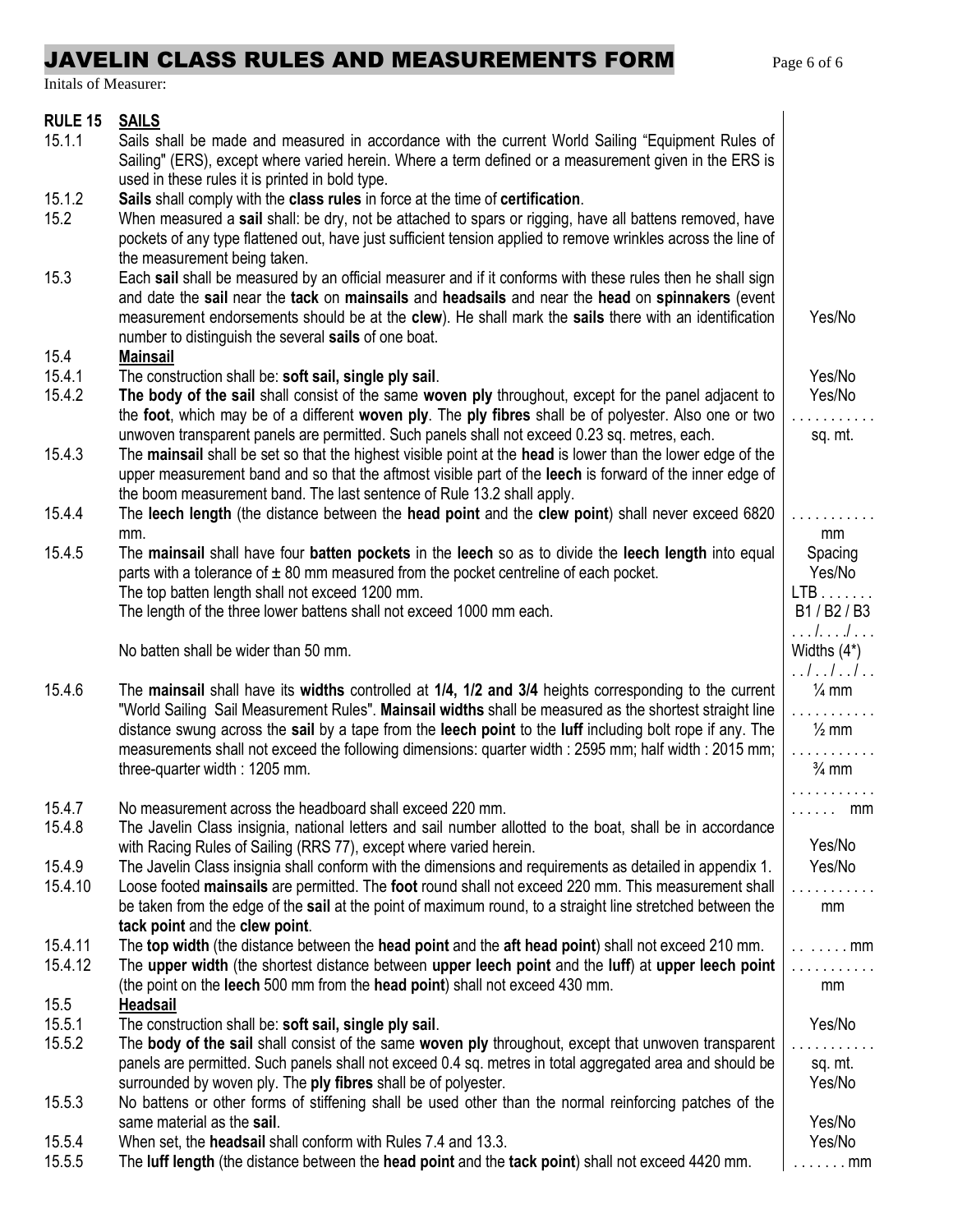# JAVELIN CLASS RULES AND MEASUREMENTS FORM Page 7 of 6

| Initals of Measurer: |                                                                                                                                                                                                             |                  |
|----------------------|-------------------------------------------------------------------------------------------------------------------------------------------------------------------------------------------------------------|------------------|
| 15.5.6               | The luff perpendicular (the shortest distance between the clew point and the luff) shall not exceed<br>2320 mm.                                                                                             | .<br>mm          |
| 15.5.7               | The foot round shall not exceed 200 mm. This measurement shall be taken from the edge of the sail at<br>the point of maximum round, to a straight line stretched between the tack point and the clew point. | .<br>mm          |
| 15.5.8               | The top width (the distance between the head point and the aft head point) shall not exceed 45 mm.                                                                                                          | . mm             |
| 15.5.9               | The leech shall not extend beyond a straight line from the aft head point to the clew point.                                                                                                                | Yes/No           |
| 15.6                 | <b>Spinnaker</b>                                                                                                                                                                                            |                  |
| 15.6.1               | The construction shall be: soft sail, single ply sail.                                                                                                                                                      | Yes/No           |
| 15.6.2               | The body of the sail shall consist of the same woven ply throughout. The ply fibres shall be of polyester<br>or polyamide.                                                                                  | Yes/No           |
| 15.6.3               | The spinnaker shall be three cornered and symmetrical, with no stiffening at the corners or along the<br>edges, other than the usual fabric hems, patches, binding or light roping.                         | Yes/No           |
| 15.6.4               | Lengths shall be measured with the spinnaker laid out with the tension applied as required by ERS. The<br>foot median (the distance between the head point and the mid foot point) shall not exceed 5790 mm | FM mm<br>.       |
|                      | and the leech lengths shall not exceed 5440 mm.                                                                                                                                                             | LL mm            |
| 15.6.5               | No part of the spinnaker shall exceed 4100 mm in width.                                                                                                                                                     | SW <sub>mm</sub> |
| 15.6.6               | The national letters and sail number allotted to the boat shall be displayed on the front side of the                                                                                                       | .                |
|                      | spinnaker according to RRS 77.                                                                                                                                                                              | Yes/No           |